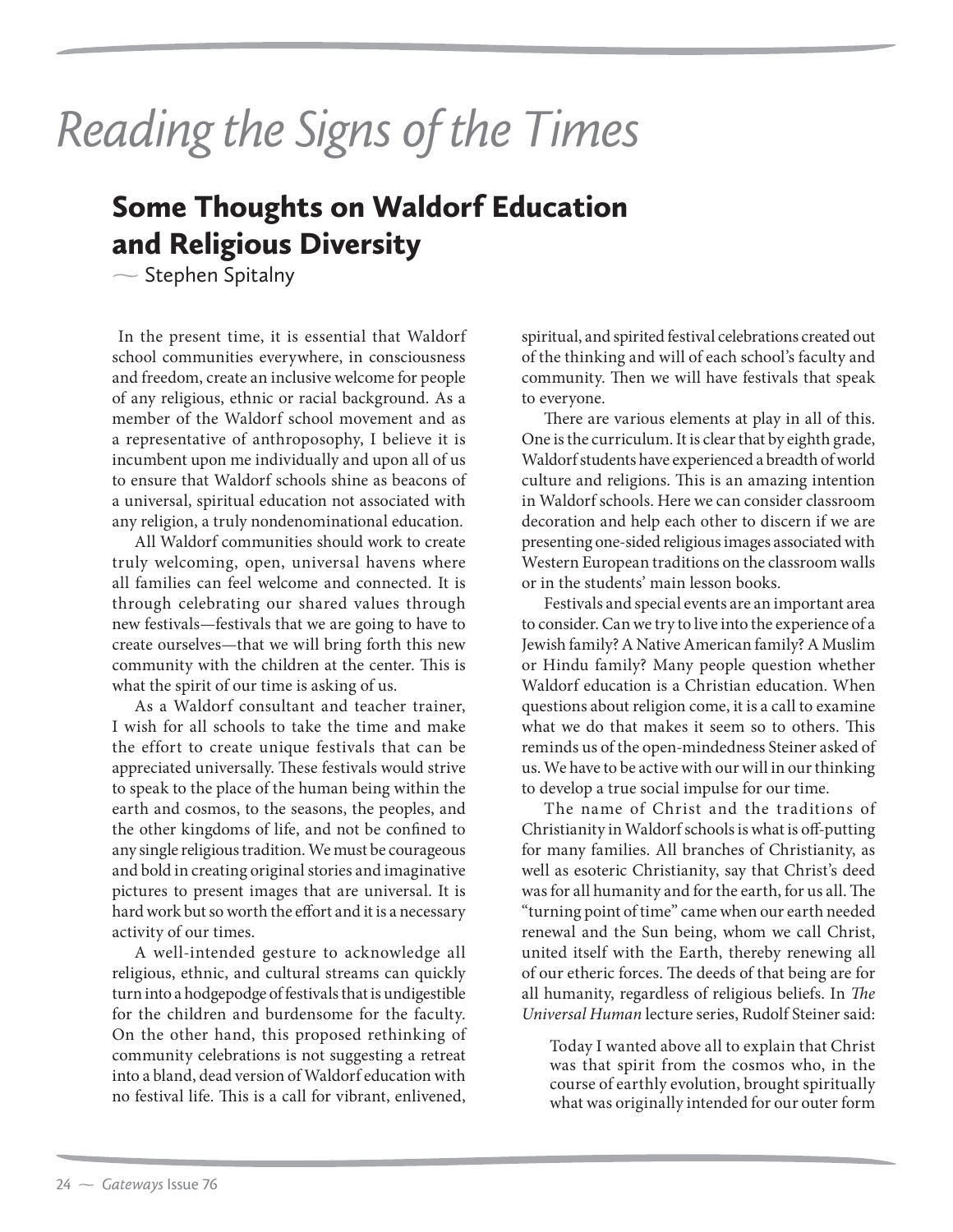but could not develop externally, because we would then have become automatons of love and equality"… We have the right feelings for Christ only when we see in him the savior, rescuing humanity from dispersion and separateness; only then can Christ fill our innermost I. Christianity lives wherever people are able to understand this union of humanity through Christ. In the future, it will not matter much whether what Christ is will still be called by that name. However, a lot will depend on our finding in Christ the spiritual uniter of humanity and accepting that external diversity will increase more and more" (Lecture 4).

In other words, we can know if an initiative is connecting with what Steiner called the Christ impulse when people are united, when people join together. If separation is created, then, according to Steiner, the Christ impulse is not present. It is an easy-to-use compass.

I am passionate about deepening Waldorf education through our will, through our hard and diligent work so that our education attracts families of all backgrounds and becomes the seed for social renewal. The core of Waldorf education is Steiner's idea that "The most important thing is to establish an education through which human beings learn once more how to live with one another." One aspect of this is how we relate to each other as individuals. We can address this by taking up such practices as Nonviolent Communication (NVC ) or other tools that foster personal social skills and communication between individuals.

Creating inclusive communities is crucial for the future of Waldorf education. Failure to create more inclusive communities will relegate Waldorf education toward the fringe of society. On the contrary, we want to grow and expand the Waldorf school movement, making it something vibrant and thriving for the times to come.

To become a universal beacon of welcome and inspiration is Waldorf education's goal. We know that its methodology develops capacities for the future; its view of the developing human being is profound and unique. Yet schools and some teacher training programs are struggling, shrinking, even disappearing. Economic issues explain some of this struggle, but the perception that Waldorf education is a religious education is another factor. The times are calling upon us to reconsider all of our traditional festival celebrations—the Advent Garden, St. Nicholas, and Michaelmas for a start.

Filling the school calendar with festivals from many religions would not by itself address this question either. Let's look with fresh eyes at all our practices, and with open minds recommit ourselves to the best of Waldorf Education. When we marry that with our creative wills, something amazing and inspiring will become manifest. The question is how to create meaning without the trappings of religion.

Everyone has biases—some we recognize, others are hidden from our awareness. This is true for every human being. Our task as Waldorf teachers is to embrace the inner experience of others and, thereby, overcome our biases. We want to discover aspects of ourselves previously hidden from our own awareness. Openness to the perspective of the other is part of self-education, the path to "know thyself."

My work as a teacher trainer has taken me to Asia and other locations far from western, Christian culture. I am often asked to address the question of the Christian underpinnings of Waldorf education. My answer always is that Waldorf education and Waldorf schools are meant to be universal and inclusive, not representing any particular religious tradition. I am happy to discuss the Christ impulse in Waldorf education with the teachers and the trainees. It has nothing to do with religious traditions or religious education. It has to do with creating thriving, welcoming communities where people of diverse backgrounds join together.

It is deeply disappointing when families of different traditions do not feel included and recognized in Waldorf school communities. I offer this verse to describe the goal we can strive toward:

May the Spirit of the World

Be unveiled to those who are seeking,

In the healing Light shining by which we can see, In the singing of the choir of Peace, resounding in human hearts,

And in Love streaming into human deeds.